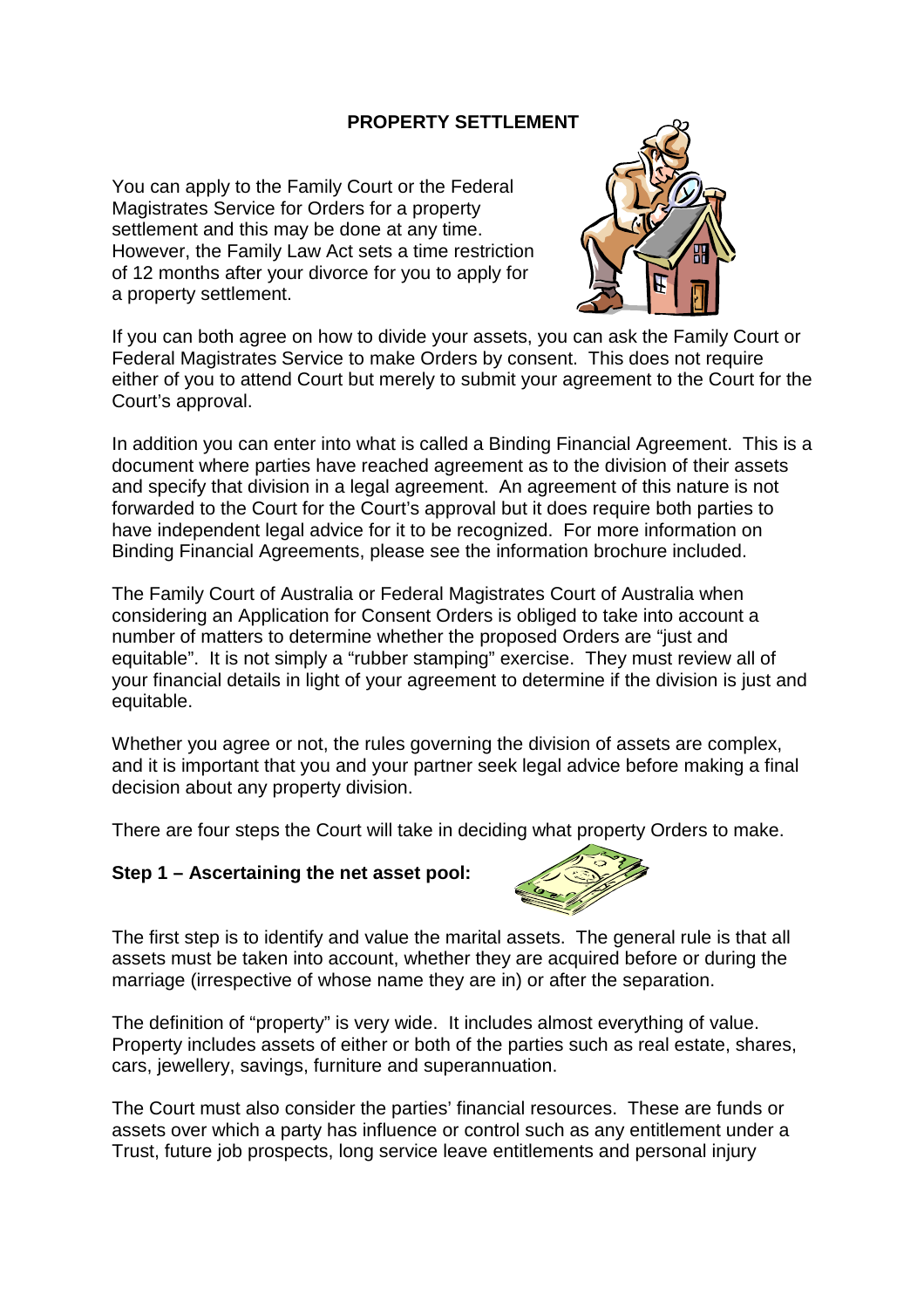claims. Some times these are quantified and treated as if they are assets and in other cases they are "taken into account" in a less tangible way.

In ascertaining the net asset pool, in some cases valuations need to be obtained on any real estate that is held, or any superannuation interest. The valuations of these assets can sometimes be contentious or complex. There are a number of different approaches to the valuation of assets, which we may need to discuss with you at a later point when we have identified the assets. Liabilities and debts also have to be identified and valued.

# **Step 2 – Contribution as to the net asset pool:**



The second step is to consider the contributions of each party to the marriage, both financial and non-financial and also assessing the contribution made as a homemaker or parent. Initial contributions such as what you bring into the marriage are relevant as are gifts and inheritances received during the marriage. It is important to identify where money came from to buy or improve property. The source of funds for direct contributions can be funds or property owned prior to the marriage or acquired after the marriage, including monies acquired by way of earnings, profits on sale, gift, inheritances, redundancy's and windfalls. Where property was owned prior to marriage, the other spouse would not have made any contribution to its acquisition. However, the longer the marriage lasts the less significance is given to pre-marriage asset ownership.

Non-financial contribution must also be considered and evaluated. This is contribution of a type, which may be described as being made by effort eg. the building of a home, gardening, starting a business, caring for the stock on a country property, attention to customers at a small business, or bookwork in a family enterprise. It can also be indirect, for example, if one spouse's father who is a carpenter builds a new kitchen in the family home.

# **Step 3 – Future needs:**

When the Court has made its preliminary decision as to the division of property based on these contributions, it is then necessary for it to consider a number of secondary aspects, which may be relevant. The Court will assess both parties future needs, taking into account a range of things including age, health, income, earning capacity, the property each person has, whether they have the care or support of children from the marriage under the age of 18 and the financial circumstances of any new relationship. The Court can make a further financial adjustment as a result of weighing these matters.



In addressing the future needs the Court considers whether a spouse could be trained or retrained for employment or to start a business and how long that training would take, the extent to which a spouse may have contributed to the income and earning capacity of property of the other and the duration of the marriage and the extent to which it has effected the parties' earning capacity. This might include any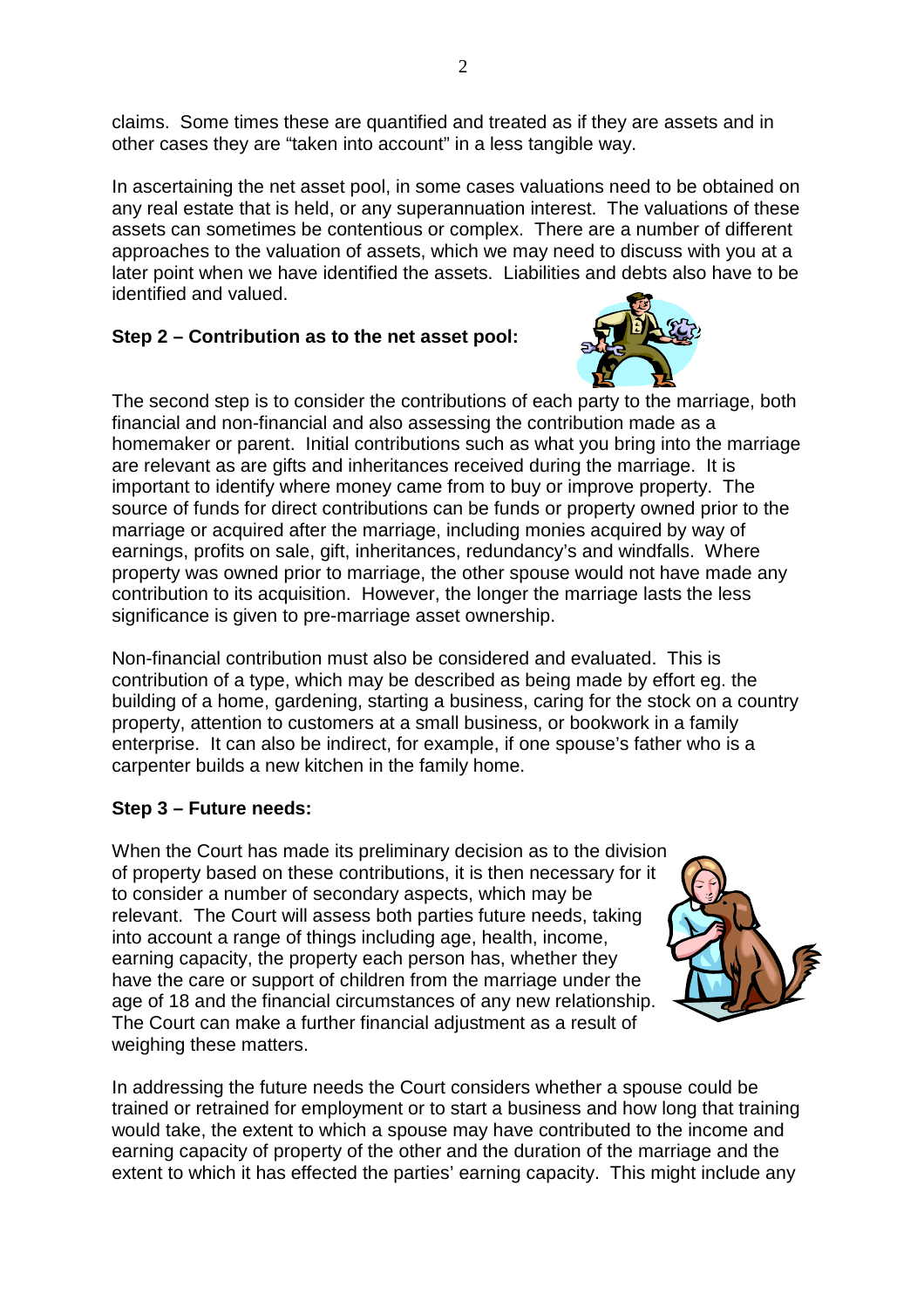particular course or skill which either of the parties gave up or passed up to devote him or herself to the needs of the marriage.

## **Step 4- Just and Equitable**

Following steps 1,2 and 3 the final step is to stand back and consider whether the orders arrived at by the process are just and equitable.

In looking at these three steps, the Judge or Judicial Registrar hearing the case has a wide discretion to put weight or importance on some items but not others. Obviously there is a subjective assessment in the valuation of the respective contributions of the parties by the Judge.

It is said that each case has to be looked at on its own facts. There are 60 or so Judges and Judicial Registrars in Australia. They come from all types of backgrounds, male and female ranging from "feminist views" to "male chauvinist views", from different racial backgrounds and representing a broad range of different philosophical approaches. In the Family Court you rarely know in advance who will hear your case and therefore the result is unpredictable. There is a similar level of unpredictability in respect of contested hearings in the Federal Magistrates Court, even though your lawyer will generally know who the Judge is going to be at an earlier stage of the proceedings. Normally lawyers can only give a range of figures between which a judgment is likely. In many cases the range may vary by up to 10%.

Because of this uncertainty of outcome and the additional stress, inconvenience and legal costs associated with a defended hearing, we generally attempt to negotiate a settlement of cases at the earliest opportunity.

### **Mediation**

In appropriate cases, we suggest that parties use Mediation as a method of trying to settle their disputes. We regularly try and obtain agreement with the other solicitor to the appointment of a neutral third party who is skilled in mediation. We are now required under the Pre-action Procedure as issued by the Family Court to ensure that this is a step parties take prior to filing an Application in the Family Court.



The function of the mediator is not to give legal advice but to be a neutral impartial third party who facilitates the negotiations between you and your spouse. It is best that you both have independent legal advice as to your legal position before you go to Mediation.

It is our approach at Willis & Bowring that no marital dispute should go to a defended hearing and that all effort should be made to resolve a matter either by mediation, or at the initial stages of the Court process. However, in some instances some matters